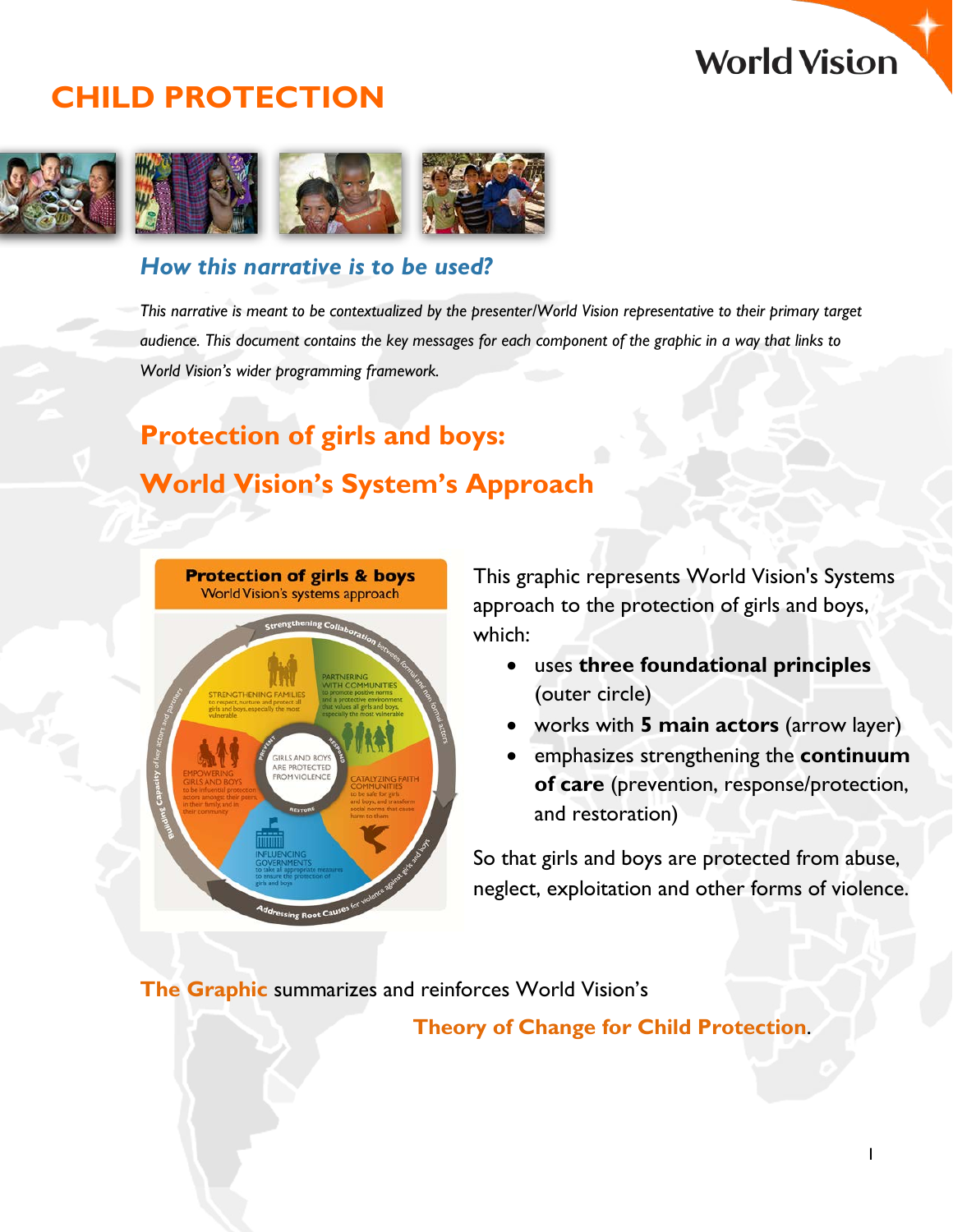**World Vision** 

The *three foundational principles* in the outer circle highlight the key processes that World Vision uses to partner with the actors to reach the goal. Meaning, in all of our work to strengthen child protection with various actors, we:

- **BUILD CAPACITY** of actors and partners at all levels to perform their child protection responsibilities
- **STRENGTHEN COLLABORATION** between formal and informal actors to take action to strengthen child protection

*Formal refers to statutory mandated systems and mechanisms to prevent and protect children from violence (e.g. government services). Informal refers to any protection or prevention mechanisms either mandated by the customary laws and norms or resulting out of civic actions (e.g. grass roots groups, traditional leadership structures, churches, faith communities, schools, youth/children's groups, private sector and other civil society structures).*

• **ADDRESS ROOT CAUSES** of violence against children such as poverty, migration, chronic illness in the family, combined with attraction of quick income opportunities (e.g. mining, garment factories).

To do this, World Vision works at *all levels of the ecological model* of the child or protective environment of the child. Beginning with children themselves, World Vision:

**EMPOWERS GIRLS and BOYS** through positive youth development & asset building

*to be influential protection actors in their environment*

**STRENGTHENS FAMILIES** through parenting supports and services

*so that families respect, nurture and protect all girls and boys*

**FRARTNERS WITH COMMUNITIES** through sustained dialogue & collective action

*to promote positive norms and protective behavior toward girls and boys*

**EXTERITER FAITH COMMUNITIES** through mobilization and capacity building

*to be safe for boys and girls, and transform social norms that cause harm to them*

**INFLUENCES GOVERNMENTS** through social accountability at all levels

*to take appropriate measures to ensure the protection of girls and boys*